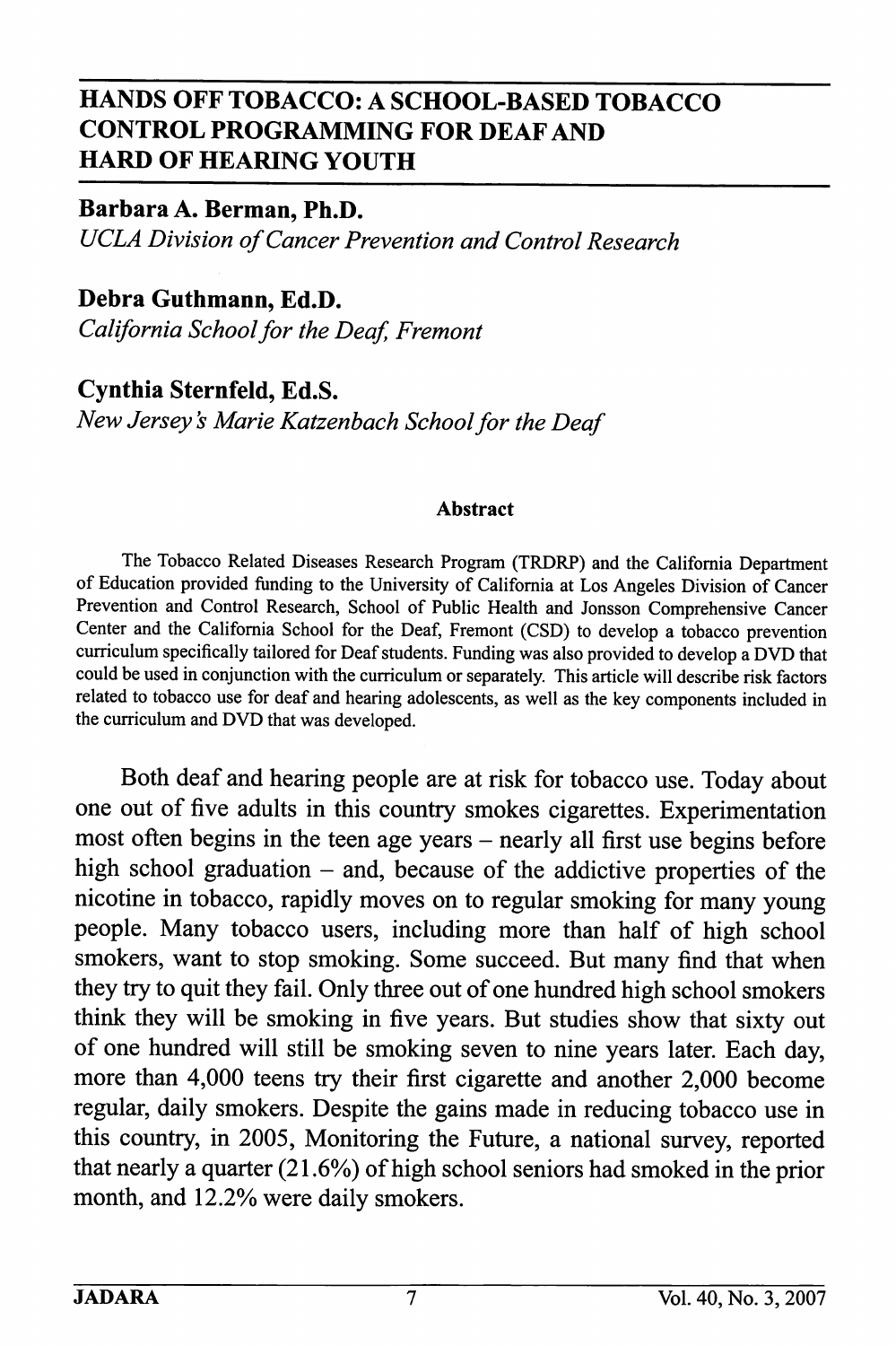This use of tobacco has many profound health consequences at all ages, not only for those who smoke or use chewing tobacco, but for those who are exposed to second hand smoke, as well. It harms unborn babies, infants, children, adolescents and seniors. Among young people it is also linked to other high risk behaviors: teen smoking has been identified as a "gateway" drug when it comes to alcohol and illegal drugs. Over 400,000 deaths are linked to tobacco use, the single most preventable cause of mortality in the United States, and cigarette smoking is a growing plague worldwide.

In light of the difficulties faced when it comes to cessation for many tobacco users, including young smokers, it is clear that prevention  $-$  not starting tobacco use in the first place - is the most effective tobacco control approach. But this is not easy to achieve. Children and teens are easy targets for the tobacco industry. They are heavily influenced by television, movies, advertising, and by what their friends do and say. They don't think much about the future. Parents and other adults who work with children can help by waming young people of the risks of smoking. They can also set a good example by not smoking themselves.

But prevention is more complex than just sharing information about the dangers of smoking. Today, comprehensive tobacco prevention programs have many elements designed to decrease the appeal of tobacco use. Some reach all people, for example, higher taxes to increase the cost of cigarettes, or rules that make it difficult to smoke in public places. But, unfortunately, some aspects of our nation's prevention efforts don't reach everyone, and there are young people that have been left out.

This is certainly the case when it comes to Deaf youth. Prevention materials and messages that reach hearing youngsters are often inaccessible for Deaf children and teenagers. Most anti-tobacco public service announcements and educational videos are not captioned or available in American Sign Language (AST). There are also significant barriers to the delivery of anti-tobacco messages for all Deaf people - including Deaf youth - in clinical setting. Until now, there have been no school-based educational programs specifically designed for Deaf young people. This is particularly troubling because Deaf young people experience some important gaps when it comes to knowing the health effects of tobacco use. Just as important, they often struggle with issues of social acceptance and self-esteem, experience communication barriers, and face difficulties related to school performance, that are particularly recognized as risk factors for tobacco use.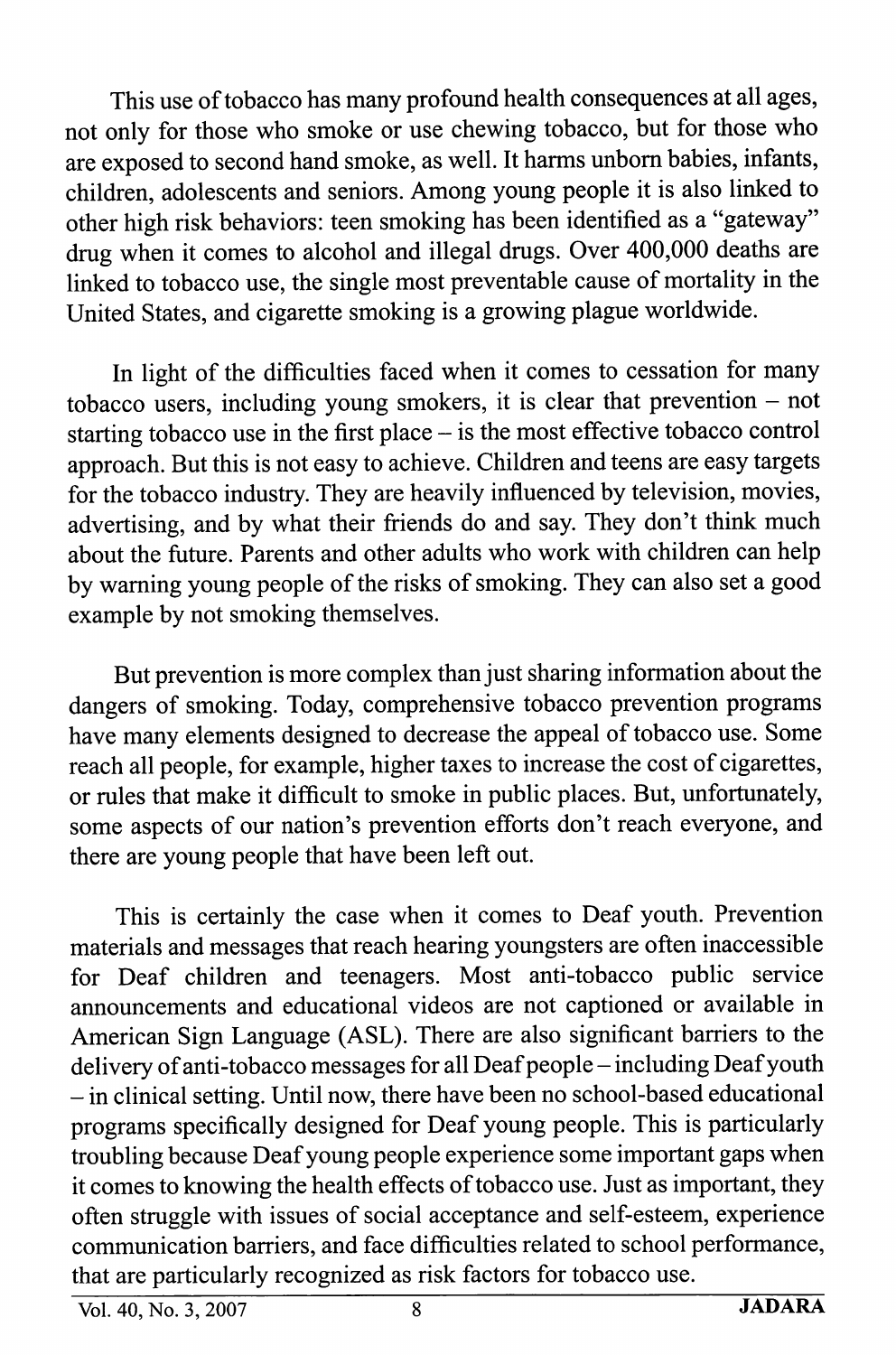With this in mind, the Tobacco Related Diseases Research Program (TRDRP) and the California Department of Education provided funding to the University of California at Los Angeles Division of Cancer Prevention and Control Research, School of Public Health and Jonsson Comprehensive Cancer Center and the California School for the Deaf, Fremont (CSD) to develop a tobacco prevention curriculum specifically tailored for Deaf students. Funding was also provided to develop a DVD that could be used in conjunction with the curriculum or separately.

The curriculum, "Hands Off Tobacco!" takes into account what is known about effective school based tobacco prevention education. We know that programs need to be implemented at all grade levels but particularly by middle school and should continue throughout the high school years. Beginning in high school is too late. Guest speakers and special events can offer enrichment and enhance learning, but are not a substitute for repeated, intensive, focused classroom programming. The health consequences of tobacco use need to be included, but there needs to be a focus on life skills, on making good decisions, on recognizing and resisting peer pressure.

When developing the curriculum, the need to take into account the language and cultural requirements of Deaf youth was kept in mind. The tobacco prevention curriculum that was developed features a social influences and resistance model approach, emphasizes simplicity and repetition, uses visual elements, graphic design, "hands-on" activities, and images of Deaf and hard of hearing youth, and draws on examples from the lives of these young people. The program can be used in residential schools for Deaf students as well as mainstream settings. There are lessons that can be delivered as part of a health or physical education curriculum, as a stand alone program, or introduced through a variety of school subjects including math, science, or social studies.

There are seven lessons at each grade level and the program features key elements that are repeated each subsequent year, introducing specific content as appropriate for children and teenagers as they get older. The elements of the curriculum include: the health effects of tobacco use; the addiction cycle; the influence of tobacco industry marketing; anti-tobacco efforts and social action; self-esteem and self-concept; the influence of friends and peers and decision making.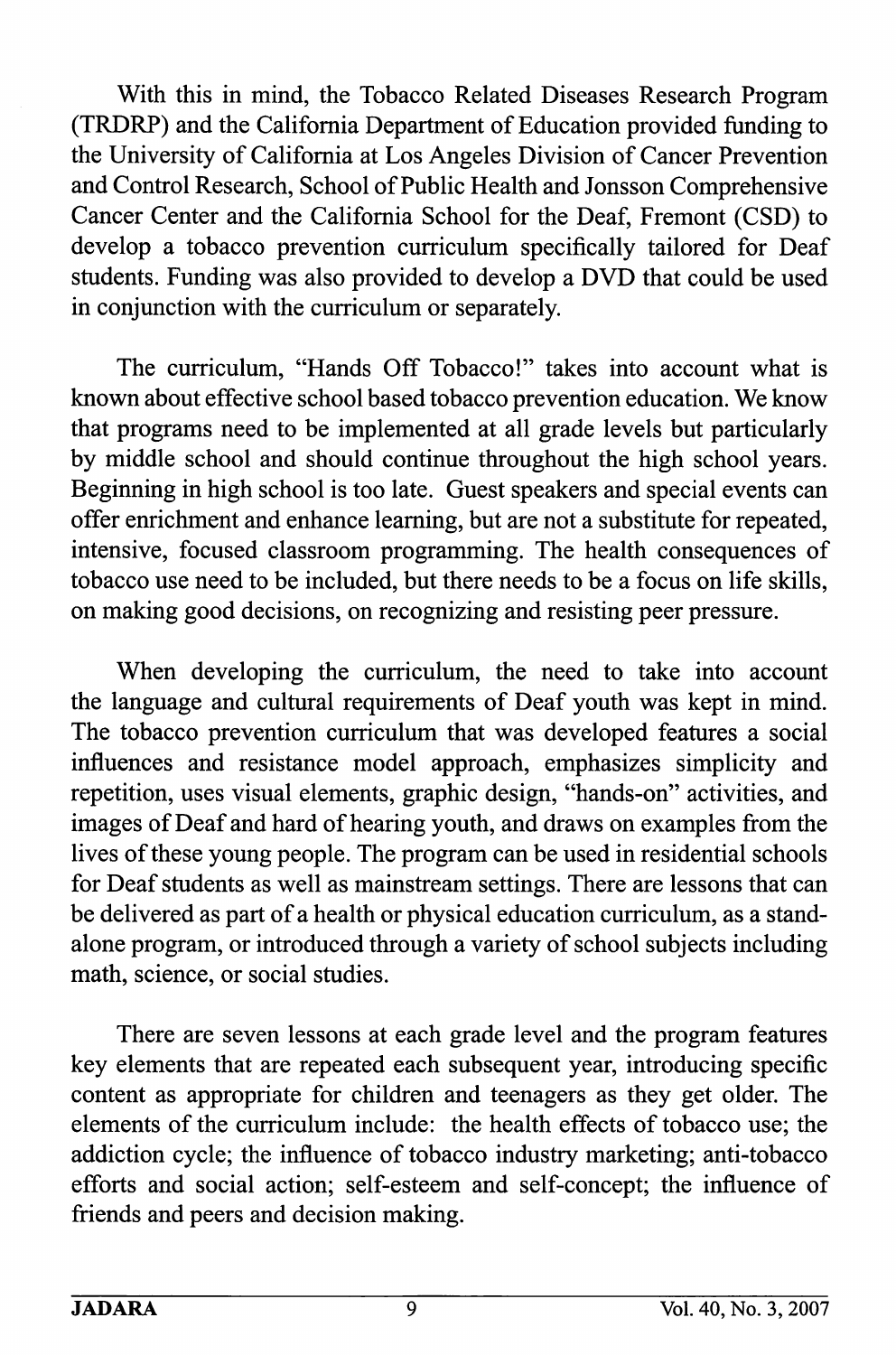The goal was to create a curriculum that was user-friendly for educators at various grade levels, and that could be easily adapted to the range of students in the class. To do this, lessons include vocabulary words, assignments, examples, suggestions for discussion, and clear content. Cover sheets are provided for each grade to give teachers an indication of materials they would likely want to have on hand. Worksheets and visual images are available on an accompanying CD for use in a PowerPoint presentation or for distribution. Homework assignments can be used as classroom activities. In the last year of the grant, funds were used to expand the curriculum to include material for use in among fifth and sixth grade students. Assessment of the program is still in progress but teachers who used the curriculum gave feedback that is very promising, indicating they thought the curriculum was appropriate to use with Deaf youth and that they found it to be very user friendly.

Deaf educators are aware that many students leam best when materials are very visual. Recognized that there were no tobacco prevention DVDs or Videos geared specifically for Deaf youth, the decision was made at the Califomia School for the Deaf Fremont to develop a DVD that featured Deaf students, and that could be used separately or as an educational tool along with the Hands Off Tobacco curriculum. The DVD was completed using ASL, and is voiced and captioned. It consists of six different chapters, each focusing on a different aspect of tobacco prevention. An accompanying teacher's guide was developed that has vocabulary from each chapter as well as a variety of activities and topics for class discussion. The DVD chapters include the following information:

- Chapter I: Everyone Has a Reason gives a number of statistics including when individuals first start smoking and how many young people smoke.
- Chapter 2: The Truth about Smoking discusses the advertising used by  $\bullet$ tobacco companies to try and makes smoking appealing to youth.
- Chapter 3: Worth the Price gives examples of ways young people can respond to the pressure to smoke or use tobacco.
- Chapter 4: Self Esteem talks about the benefits of having good healthy,  $\bullet$ positive self esteem.
- Chapter 5: Be True to Yourself gives a scenario of a teenager, who used smoking to try and look older, and the important lessons she learned.
- Chapter 6: Deaf People and Smoking interviews six Deaf people who have been affected by smoking in some way.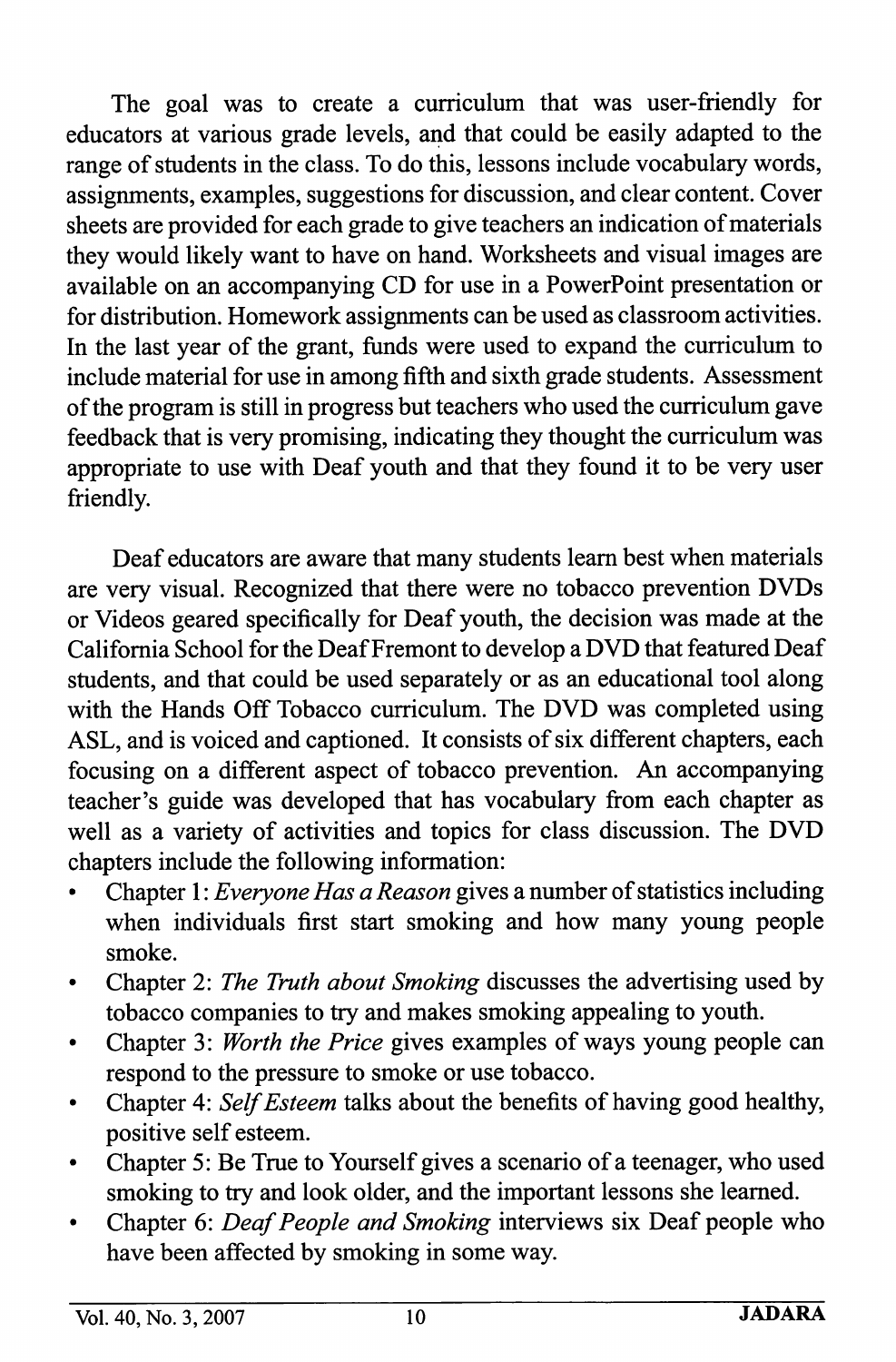If you are interested in more information on this topic or are interested in receiving a copy of the curriculum or the DVD, contact Deb Guthmann at Dguthmann@aol.com or Barbara Berman at BBerman@ucla.edu.

Barbara Berman, Ph.D. UCLA-DCPCR 650 Charles Young Drive South Room A2-125 CMS Box 956900 Los Angeles, CA 90095-6900 bberman@ucla. edu

Cindy Sternfeld, Ed.S. Licensed Professional Counselor Katzenbach School for the Deaf 27 N. Franklin Street Lambertville, NJ 08530

Debra Guthmann, Ed.D Director of Pupil Personnel Services California School for the Deaf-Fremont 39350 Gallaudet Drive Fremont, CA 94538 dguthmann@aol. com